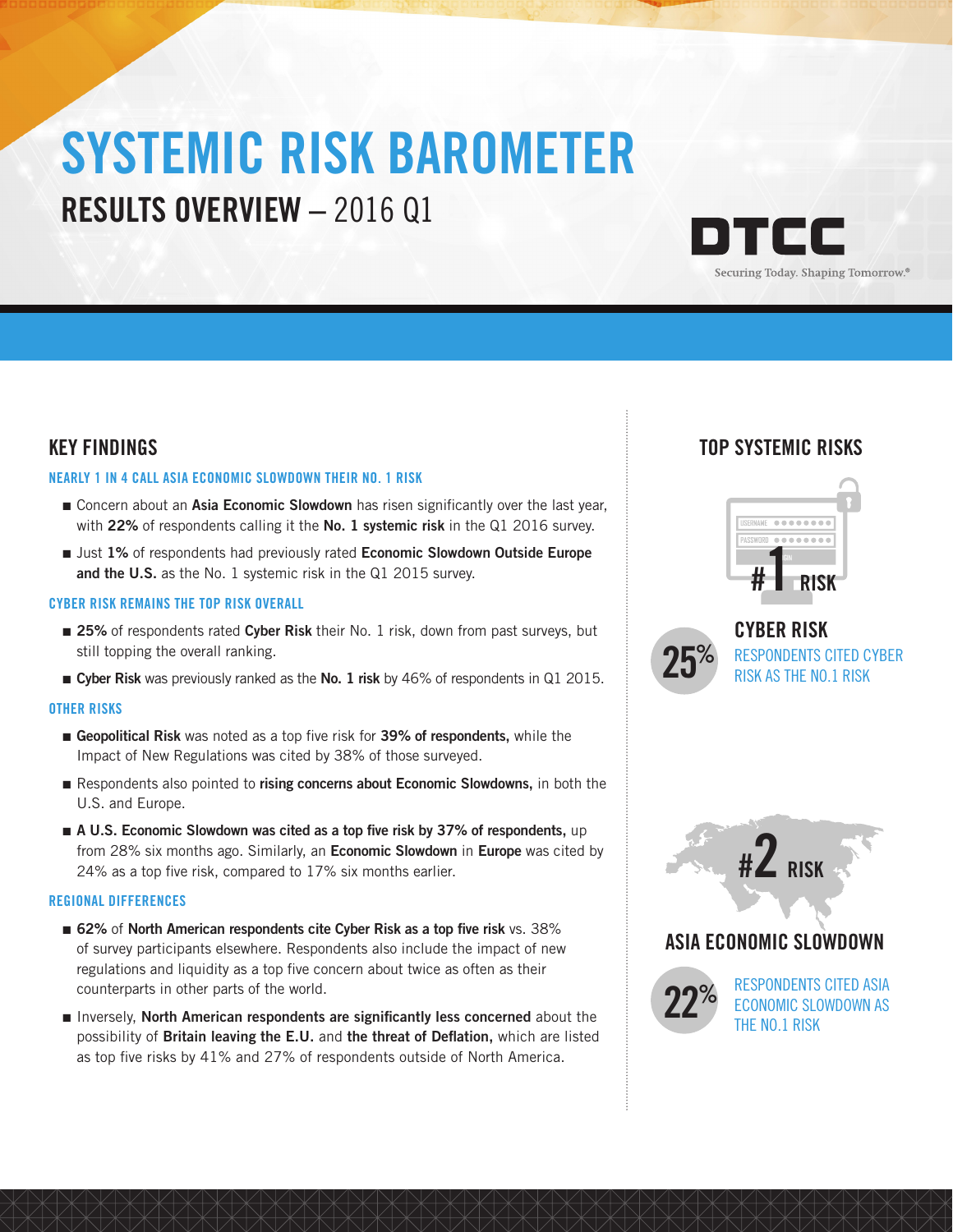# TOP SYSTEMIC RISKS ARE FOCUSED ON CYBER RISK AND THE ASIA ECONOMIC SLOWDOWN

### WHAT IS YOUR NO. 1 RISK?

CYBER RISK REMAINS NO. 1 RISK OVERALL, ALTHOUGH NOT NEARLY TO THE SAME EXTENT AS A YEAR AGO. CONVERSELY, THE RISK OF AN ECONOMIC SLOWDOWN IN ASIA HAS INCREASED DRAMATICALLY AND NOW RIVALS CYBER WORRIES.



## HOW HAS YOUR RISK OUTLOOK CHANGED?

LIKELIHOOD OF A HIGH IMPACT FINANCIAL EVENT OCCURRING OVER THE NEXT 12 MONTHS

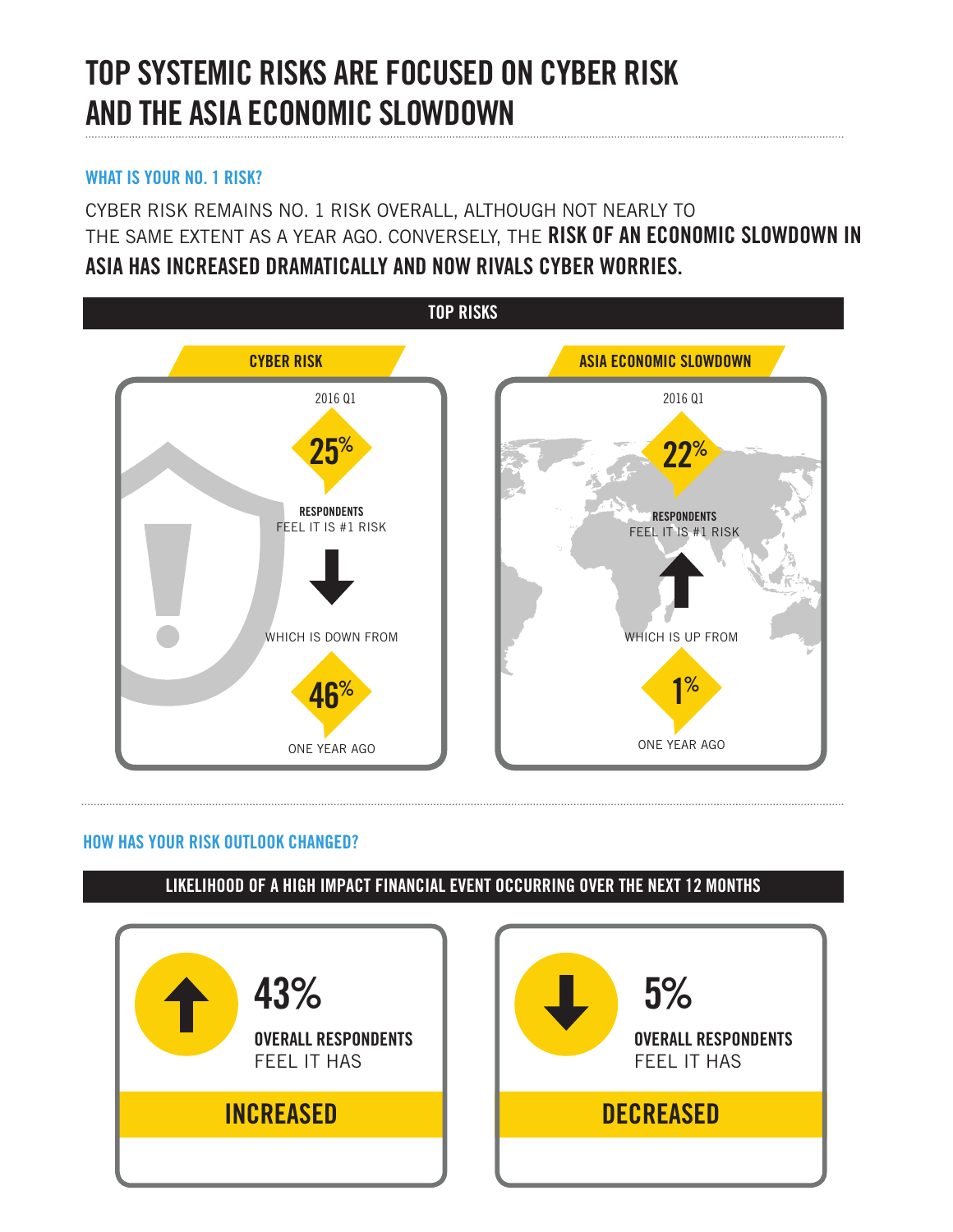### CONCERNS ABOUT A GLOBAL ECONOMIC SLOWDOWN ARE INCREASING

# CONCERNS ABOUT A GLOBAL ECONOMIC SLOWDOWN HAVE INCREASED ACROSS GEOGRAPHIES OVER THE LAST SIX MONTHS



### REGIONAL DIFFERENCES

COMPARED TO THE REST OF THE WORLD, NORTH AMERICAN RESPONDENTS ARE:



### RESOURCES AND CAPABILITIES

FINANCIAL SERVICES FIRMS HAVE CONTINUED TO ALLOCATE INVESTMENT DOLLARS AND RESOURCES TO IDENTIFYING AND ASSESSING SYSTEMIC RISKS, BUT THIS AREA STILL REMAINS A WORK IN PROGRESS



AND ASSESS SYSTEMIC RISK AS "DEVELOPING"



RESPONDENTS REPORTED AN INCREASED RESOURCE COMMITMENT TO THE IDENTIFICATION AND MONITORING OF SYSTEMIC RISK OVER THE PAST YEAR



Down from  $73^{\circ}$ one year ago